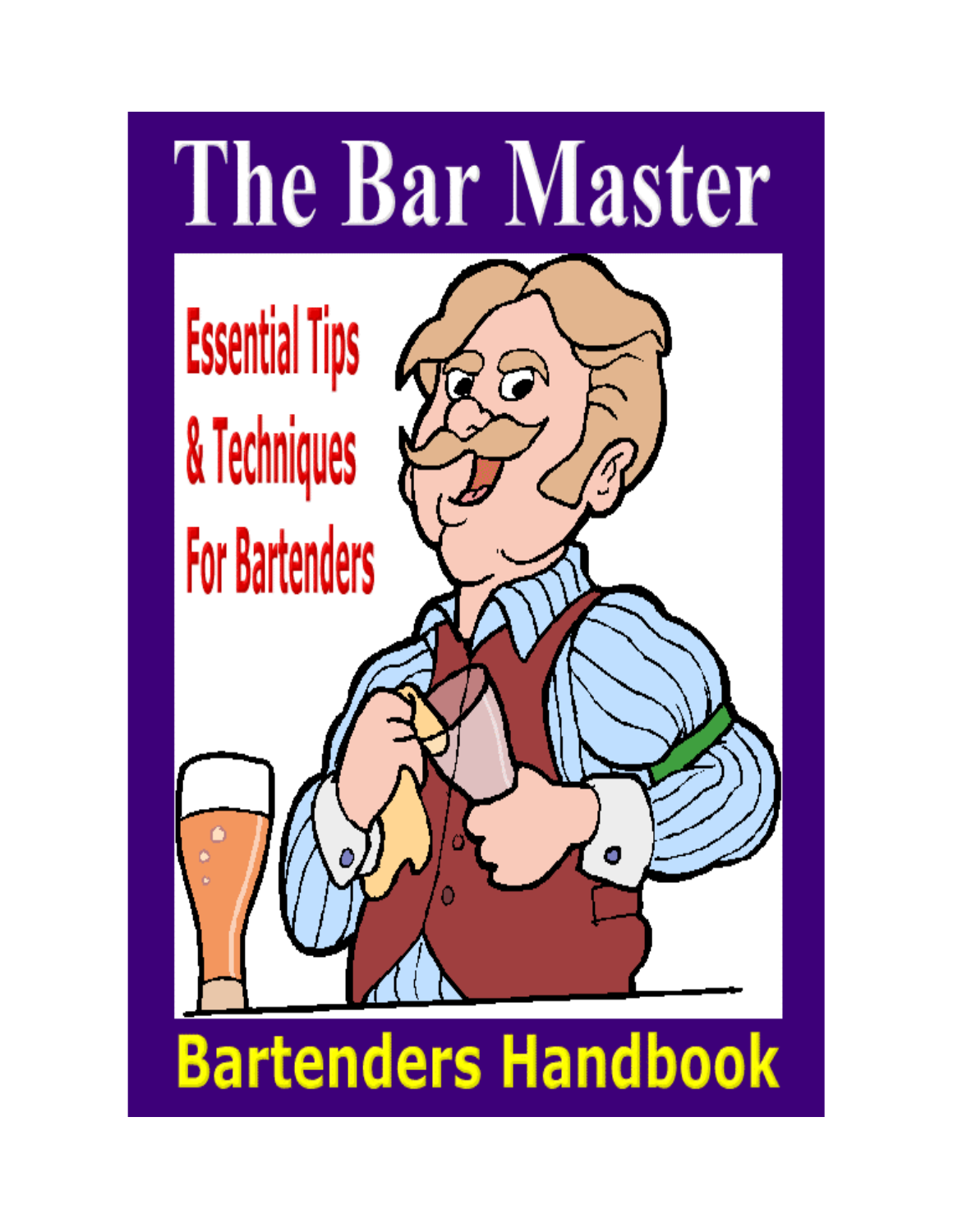# **Contents**

**Legal Disclaimer (Pg 24)**

## **Chapter 1 - Bartending Basics**

**Basic supplies you will need for a professionally equipped bar (Pg 3)**

**Standard Bar Measures (Pg 4)**

**Glass Ware (Pg 5)**

**Stocking Your Bar (Pgs 6 & 7)**

**Bar Hints & Tips (Pgs 8 - 10)**

**Density Chart For Liqueurs (Pg 11)**

**Common Bar Terms (Pgs 12-14)**

**How to Chill Cocktail Glasses (Pg 15)**

**How to Cut Lemon Twists (Pg 16)**

**How to Flame a drink (Pg 17)**

**How to Layer a Cocktail (Pg 18)**

**A recipe for simple syrup (Pg 19)**

**How to Make Sour Mix (Pg 20)**

**How to Muddle a Drink (Pg 21)**

## **Chapter 2- Your Responsibilities As A Host**

**How to Recognize Signs of Inebriation (Pg 22)**

**Dealing with someone who is drunk (Pg 23)**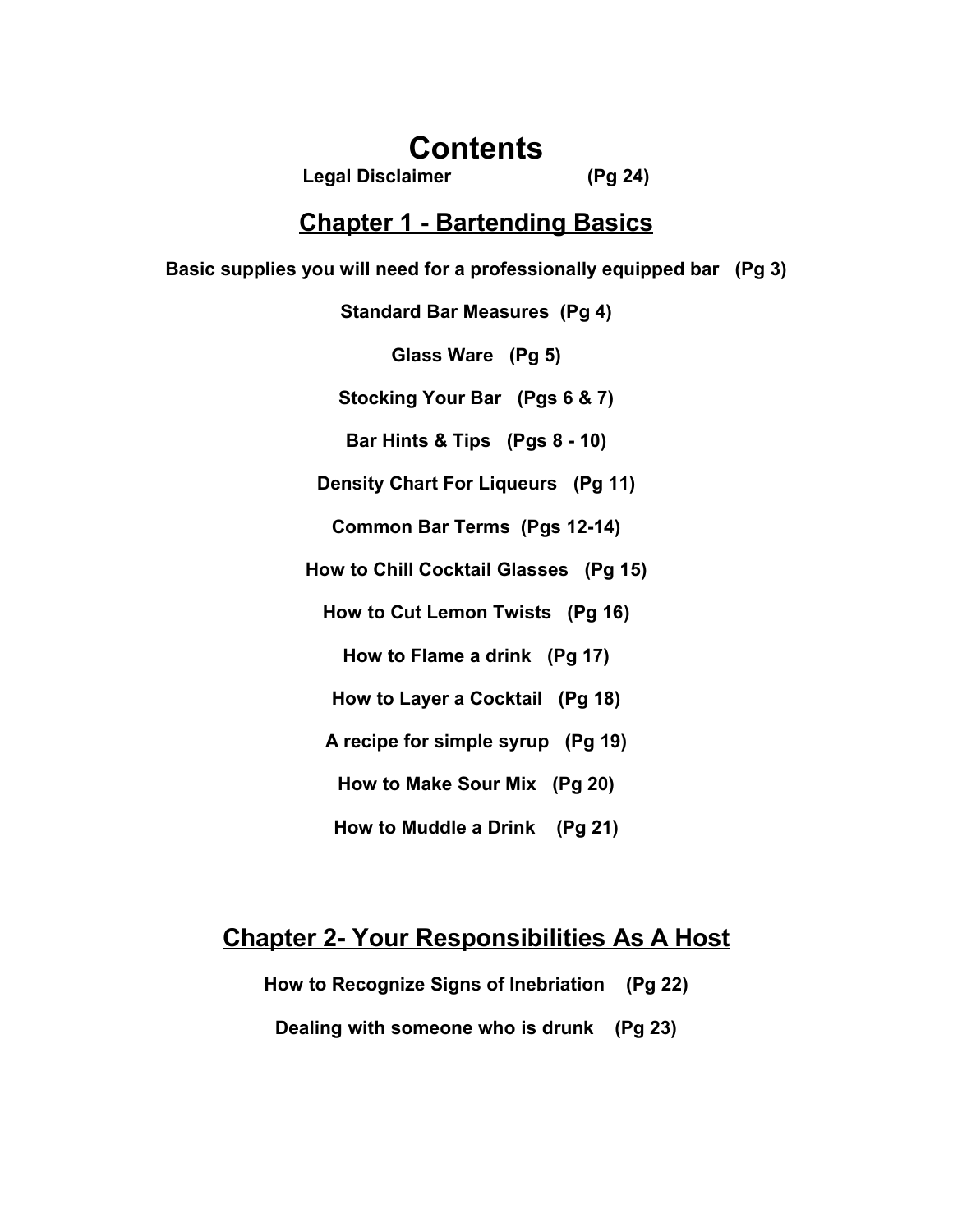## **Basic supplies you will need for a professionally equipped bar.**

**A jigger measure (one with an accurate scale of half and quarter ounces)**

**A bar strainer**

**A corkscrew**

#### **A can or bottle opener**

**A large pitcher**

**A mixing glass or shaker**

#### **A set of measuring spoons**

**A lemon-lime squeezer**

#### **A Paring knife**

**Ice bucket with tongs (vacuum type is preferred)**

**A wooden muddler (for mashing mints, fruits, etc.)**

**A variety of different glassware for different types of drinks (see Glass Ware)**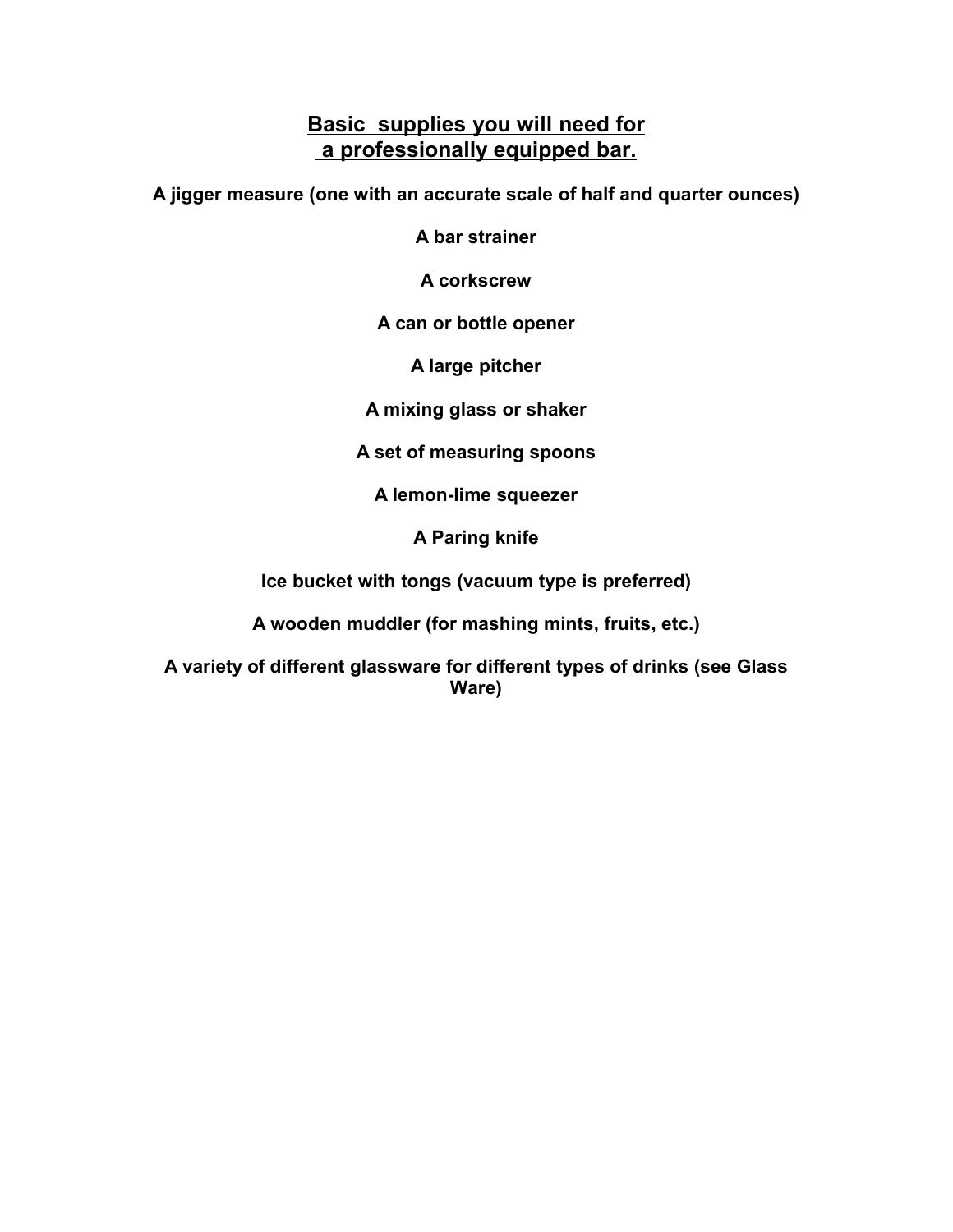| 1 Dash                 | 1/8 teaspoon (1/32 ounce) |
|------------------------|---------------------------|
| 1 Teaspoon (bar spoon) | 1/8/ounce                 |
| 1 Pony                 | 1 ounce                   |
| 1 jigger (barglass)    | 1 1/2 ounces              |
| 1 Wineglass            | 4 ounces                  |
| 1 Split                | 6 ounces                  |
| 1 Cup                  | 8 ounces                  |

## **Standard Bar Measures**

# **Other Measures**

| 1 Miniature (nip)       | 1, 1.6 or 2 ounces |
|-------------------------|--------------------|
| 1 Half pint (1/4 quart) | 8 ounces           |
| 1 Tenth (4/5 pint)      | 12.8 ounces        |
| 1 Pint $(1/2$ quart)    | 16 ounces          |
| 1 Fifth (4/5 quart)     | 25.6 ounces        |
| 1 Quart                 | 32 ounces          |
| 1 Imperial Quart        | 38.4 ounces        |
| 1 Half Gallon           | 64 ounces          |
| 1 Gallon                | 128 ounces         |

# **Average dry wine and champagne bottle measure**

| Pint (1/2 bottle)             | 11 to 13 ounces            |
|-------------------------------|----------------------------|
| Quart (1 bottle)              | 24 to 26 ounces            |
| Magnum (2 bottles)            | 52 ounces                  |
| Jeroboam (4 bottles)          | 104 ounces                 |
| <b>Tappit-hen</b>             | 128 ounces (1gallon)       |
| Rehoboam (6 bottles)          | 156 ounces (1.22 gallons)  |
| Methuselah (8 bottles)        | 208 ounces (1.625 gallons) |
| Salmanazar (12 bottles)       | 312 ounces (2.44 gallons)  |
| <b>Balthazar (16 bottles)</b> | 416 ounces (3.3 gallons)   |
| Nebuchadnezzar (20 bottles)   | 520 ounces (4.07 gallons)  |
| Demijohn                      | 627.2 ounces (4.9 gallons) |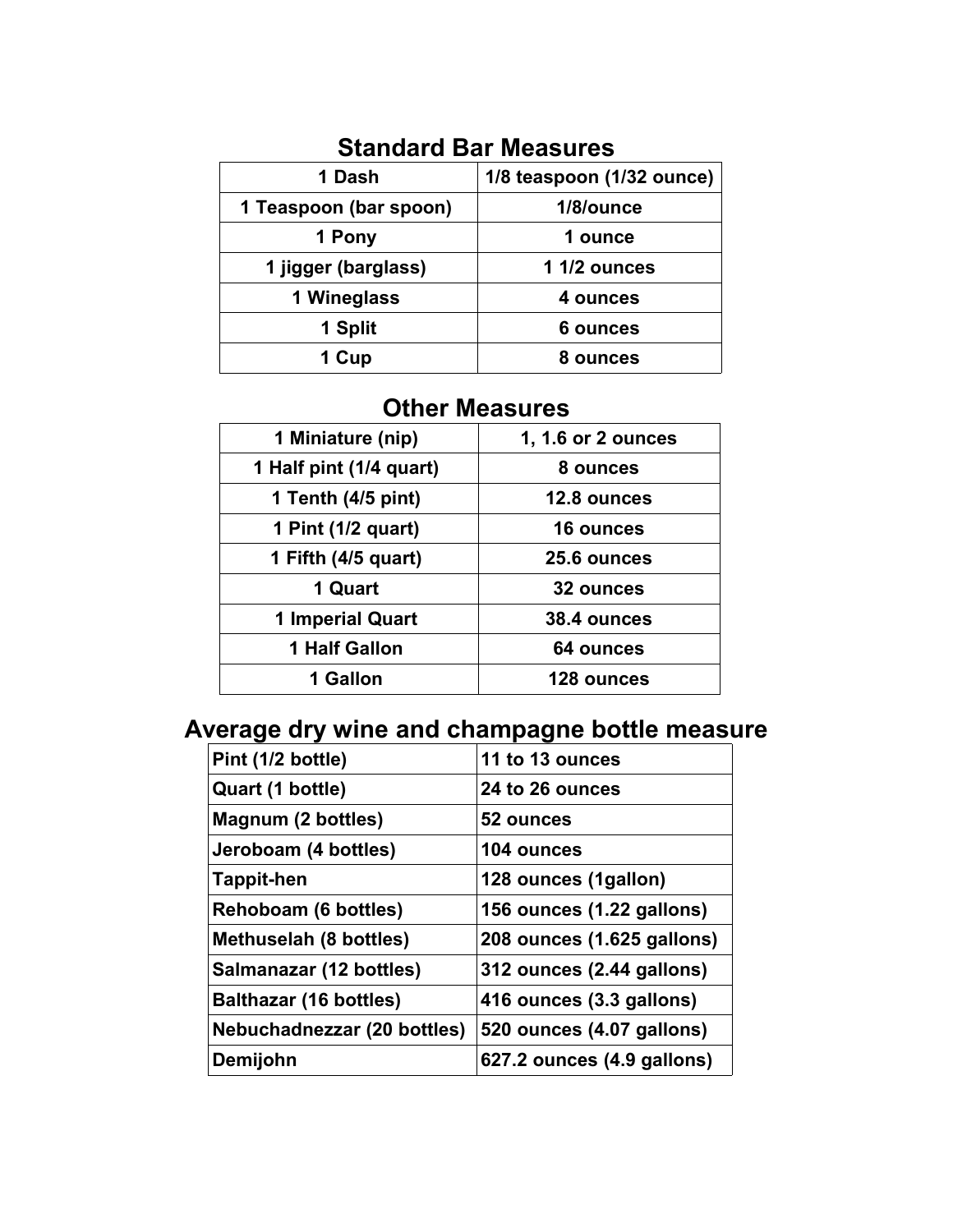**Glass Ware**

**Beer mug Beer pilsner Brandy snifter Champagne flute Cocktail glass Coffee mug Collins glass Cordial glass Highball glass Hurricane glass Irish coffee cup Margarita/Coupette glass Mason jar Old-fashioned glass Parfait glass Pitcher Pousse cafe glass Punch bowl Red wine glass Sherry glass Shot glass Whiskey sour glass White wine glass**

### **Descriptions**

**Champagne Saucer: A bowl shaped stemmed glass. Cocktail: Stemmed "martini" glass. Collins: Slender tall glass often with frosted look. Flute: Very slender stemmed for champagne & some fancy cream drinks. Frosted: Sugar or salt rimmed glass, or a very chilled glass. Highball: Regular glass 6 to 8 oz. Hurricane: Fancy stemmed glass for exotic or frozen drinks. Old Fashioned: Rocks glass or medium tumbler. Pilsner: Tall, small stemmed beer glass. Pony: Tall tapered shot glass that holds an ounce. Rock: Small tumbler or stemmed for "on the rocks" drinks. Snifter: Stemmed rounded base, for spirits that can be appreciated for their aroma. Tumbler: Tall glass, interchangeable with Collins glass. Up: Cocktail glass, snifter, or flute**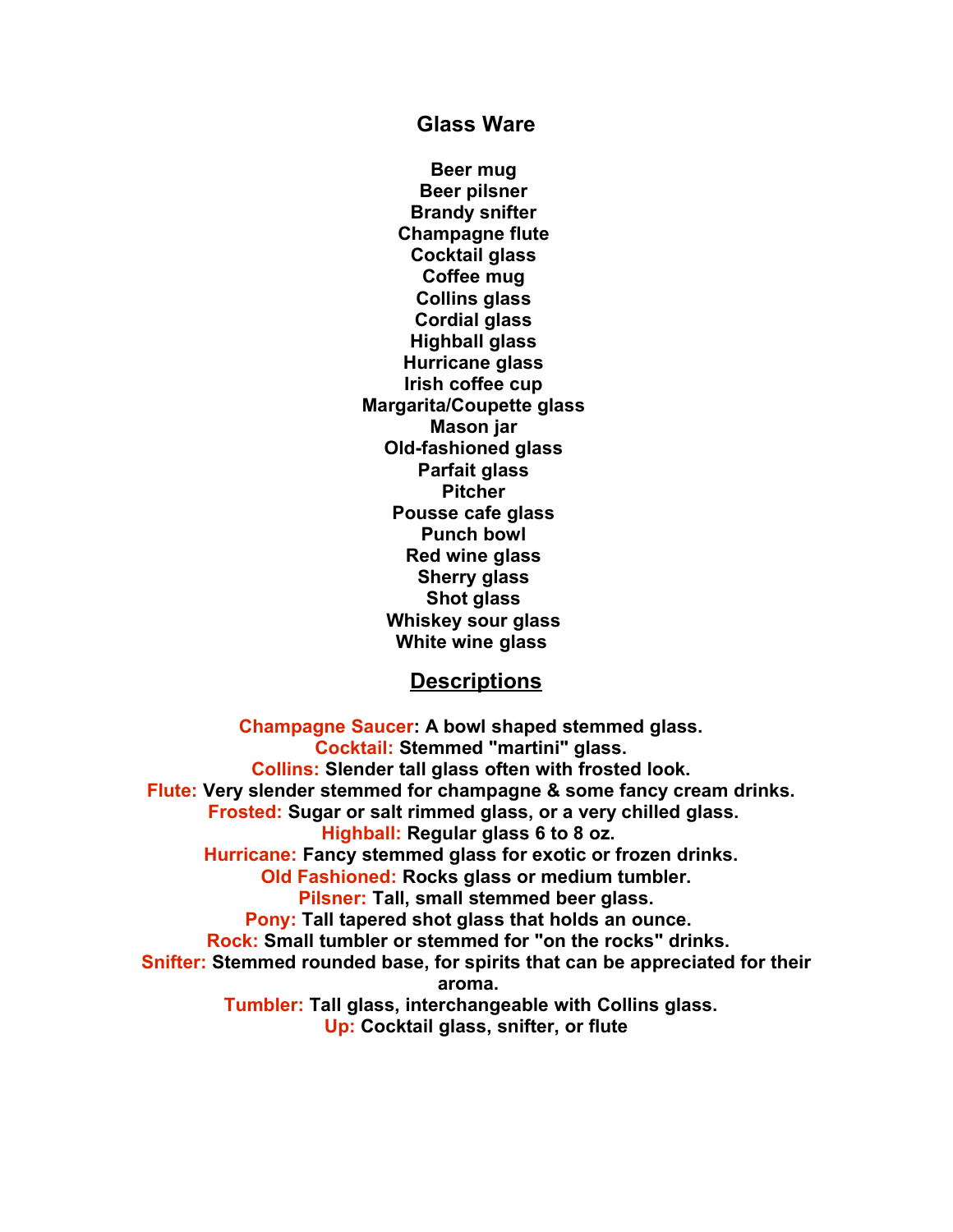## **Stocking Your Bar**

**It is impossible to make a comprehensive list without including every possible liquor in the World, but here are a few guidelines on what to buy.**

**You should always choose your bar stock to suit your guests. Younger people often prefer the more exotic drinks, so you will need various fruit juices and flavored liqueurs instead of the darker liquors (like whiskey) older people often prefer.**

**It is likely you will experience requests for drinks you cannot make, but that happens to almost every bar now and then. You can add new liquors to your bar stock later, and you should learn how to mix what you have in the meantime.**

**A well stocked bar should have the following, but you should also consider the number and type of guests you expect before buying.**

> **Gin (dry) Vodka Rye (or Canadian whiskey) Bourbon Scotch whiskey Rum (light) Vermouth (dry and sweet) Tequila White and red wine (dry) Beer (lager) Cognac (or other brandy) Different liqueurs: Advocaat (somewhat like brandy eggnog) Amaretto (almond) Anisette (anise) Benedictine (herbs) Chambord (black-raspberry) Chartreuse (herbs) Contreau (oranges, like curaçao) Crème de Cacao (cacao) Crème de Cassis (blackcurrant) Crème de Menthe (mint) Crème de Violette (lavender) Crème Yvette (violets) Curaçao (oranges) Galliano (herbs and spices) Godiva (chocolate) Goldwasser (herbs and spices, flecked with gold leaf bits) Grand Marnier (champagne and curaçao)**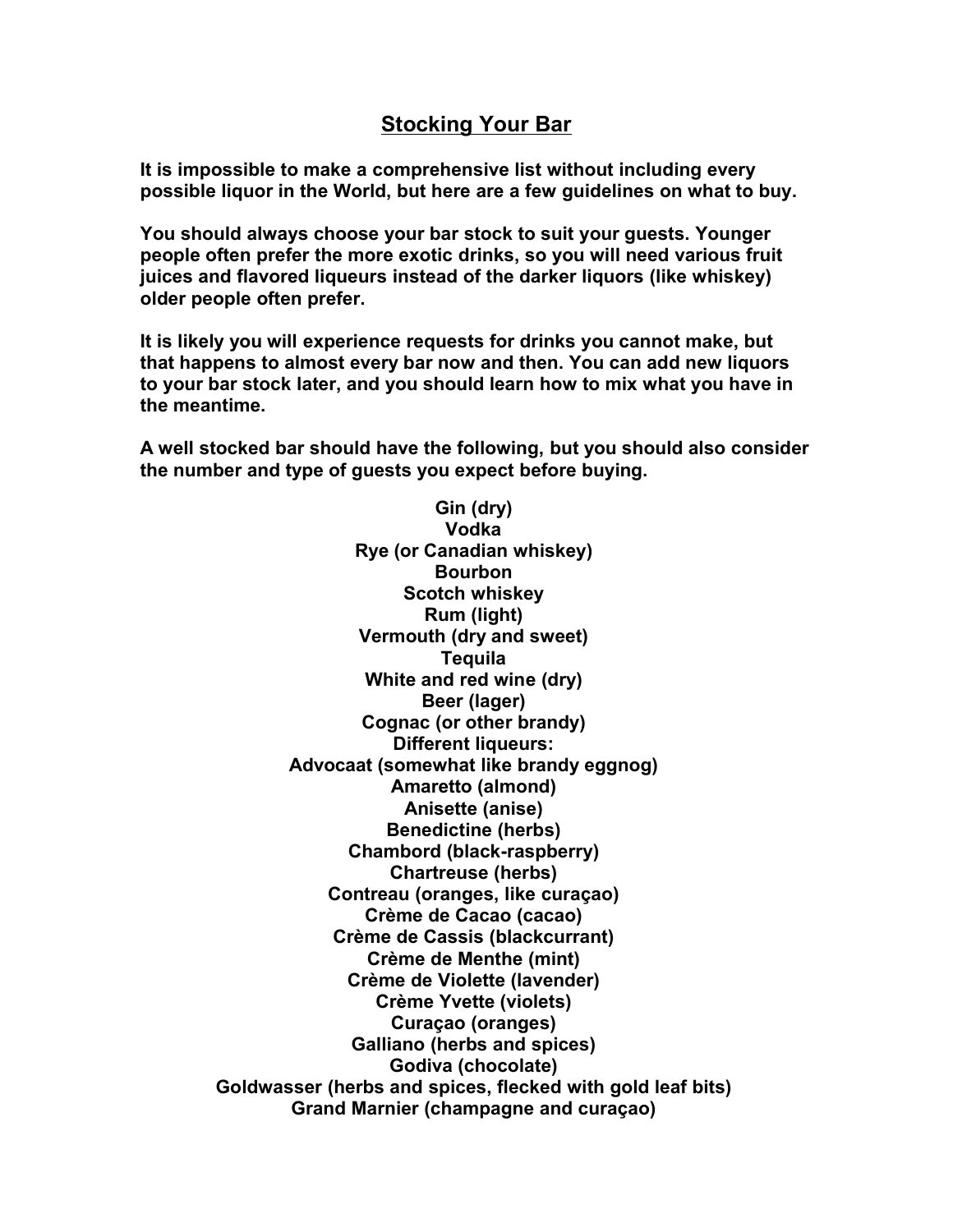**Irish Mint (whiskey and cream) Kahlúa (coffee) Kümmel (caraway) Mandarine Napoléon (tangerine) Midori (melon) Ouzo (anise) Peter Heering (cherry) Prunelle (plum) Sabra (orange and chocolate) Sambuca (wild elderberries) Southern Comfort (peach) Strega (orange and spices) Tia Maria (coffee) Triple Sec (oranges, like curaçao) In addition to the liquors, you will need different mixers, flavorings and garnishes.**

> **Club soda Tonic water Ginger ale 7-Up or Sprite Cola Juices: Tomato juice Orange juice Pineapple juice Cranberry juice Grapefruit juice Bitters Grenadine Maraschino liqueur Worcestershire sauce Tabasco sauce Milk Coffee Heavy cream Cherries (maraschino) Green olives (small) Cocktail onions Lemons, limes and oranges Sugar, salt and pepper**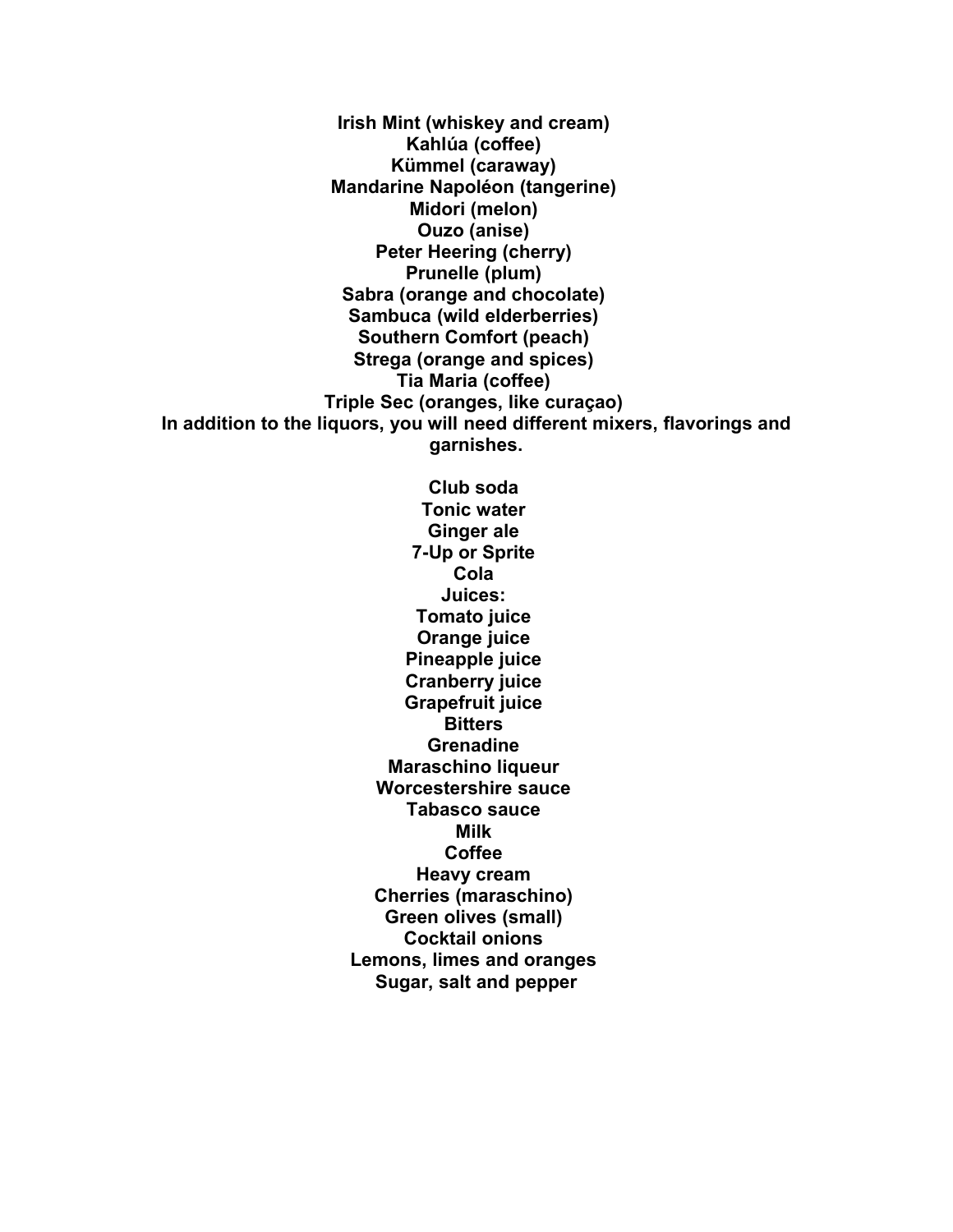"(c) 2001 by PageWise, Inc. Used with permission."

### **Bartending Hints & Tips**

**If you want to be a bartender at home, here's a guide to mixing drinks. Learning to make mixed drinks is not exactly rocket science. However, it is a bit of chemistry and creativity. The thing to remember is there are two types of mixed drinks. Ones that contain alcohol and ones that don't. So whether you are learning to make mixed drinks in order to become a bartender or just learning for entertaining at home there are several relatively easy and affordable ways to go about learning to make mixed drinks.**

**First of all if you want to learn how to make mixed drinks one of the cheaper ways to do it is to buy a recipe booklet. These can be found in any major bookstore or purchased online. These little books offer a wide variety of choices and often include pictures so you can see just how the drink should look.**

**Now if you are looking to become a professional bartender you will want to go to school. Yes that's correct you can go to school to become a bartender. Although it's a lot cheaper than going to a four-year university it still will run you more than buying just a recipe booklet. But the thing to remember is that going to school to become a bartender will also show you some tricks of the trade. So in addition to learning how to make mixed drinks you will also learn how to interact with your customers. Most schools that teach bartending skills also help you to obtain your liqueur license, which will be a requirement by whatever state, you are living in.** 

**Now in addition to learning about different liqueurs and mixers you will also need to learn some other things. First of all as a bartender you need to have the right glasses for whatever drink you will be preparing. A rum and coke is going to come in a much smaller glass than say a margarita. So making sure you have an assortment of different types of glasses is something you will need to familiarize yourself with. Obviously if you are working in a bar or restaurant all of this will be provided for you but you will still need to learn what type of glass you will use for the drink you are making.**

**You also need to make sure you have any garnishes that come with the drink. For example a bloody Mary should come with a stalk of celery or a mint julep might come with a sprig of mint. You will need to have sections of limes, lemons, oranges, pineapple and more. You will also need to have**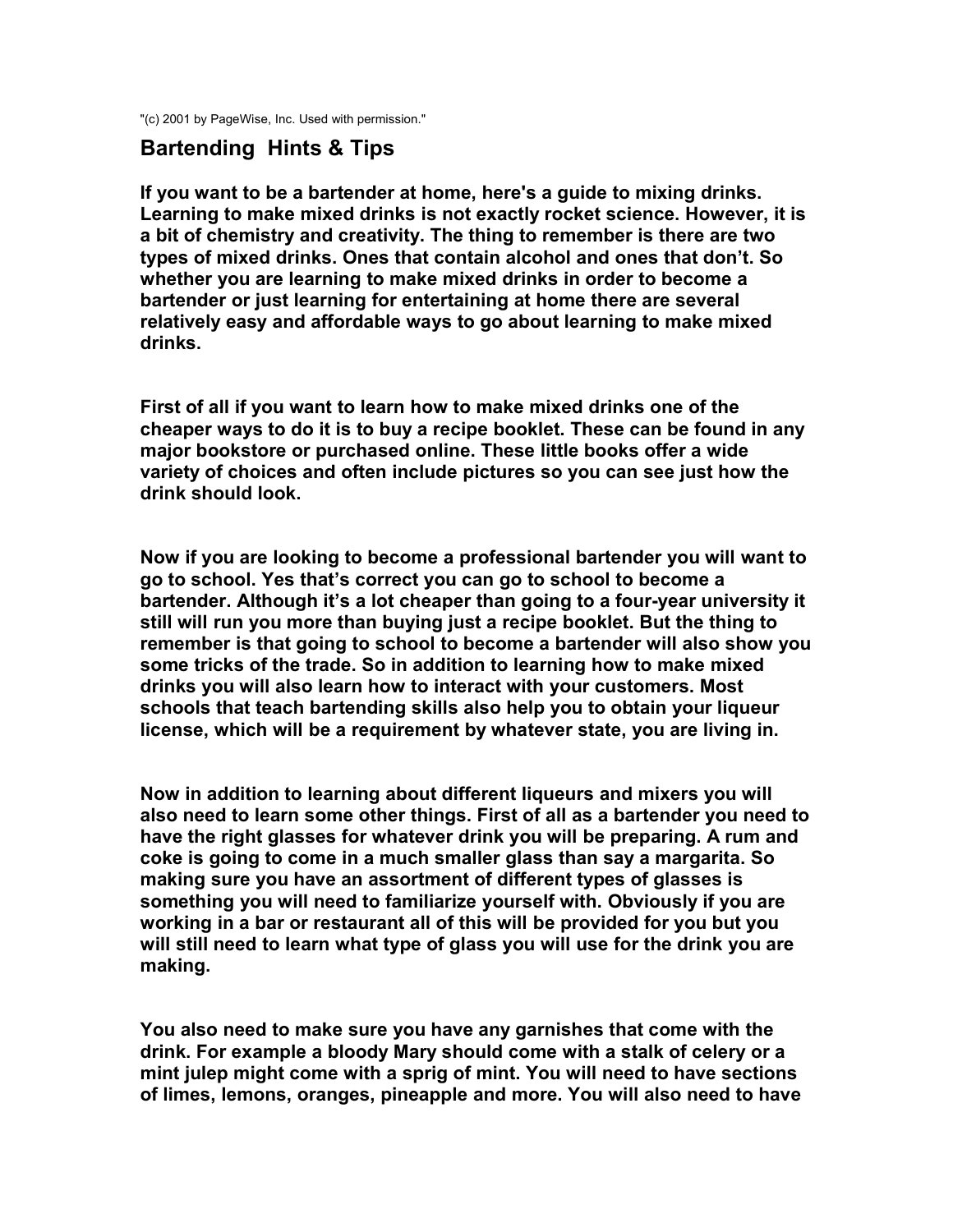**maraschino cherries on hand for something simple like a Shirley temple. You will need to have supplies. Ice and an ice scoop are not the only things you will need either. You will need to have shakers on hand, glass rimmers for adding salt or sugar along the rim of a glass, bottle openers and those pretty little drink umbrellas just to mention a few. It all depends on the level of experience you are trying to gain.**

**Moving along to mixers. Mixing a drink is more than just adding various kinds of alcohol to the beverage. You will be using different kinds of mixers. Again this will all depend on the types of drinks you are going to make. You will need tomato juice, some soda pops, and various types of fruit juices.**

**Now you need to decide if you will be using alcohol to make your drinks or just different types of juices and mixers. Perhaps you will be using both. Again it all depends on the types of drinks you want to make. There are so many different brands and types of liqueur it would be impossible to mention all of them. It may be a good idea to talk to other bartenders or to an employee of the local liquor store to find out more about the different types of alcohol available to you and what they go well with.**

**If you are learning to make mixed drinks you will come to understand it is a trial and error process. The more ingredients you need to add the more complicated it is. So practice will make perfect over time. And don't forget that unless you are some kind of magician you will probably never make every single drink there is out there because there are multiple drinks that fall under just about every single letter of the alphabet.**

**------------------------------------------------------------------------------------------------------------**

**More Tips:**

**Flamed drinks are not recommended. They can be very dangerous and spilled easily.**

**Serve drinks as soon as possible. Ice dilutes a drink when melted.**

**Glasses can be frosted by being chilled in the refrigerator or by letting crushed ice sit in them for a short while.**

**Rinse your shot glass frequently. Liquors can taint each other or cloud your drink. I've thrown many away because I've been in a hurry.**

**Handle glasses by the stem. You don't want to warm the glass after you've**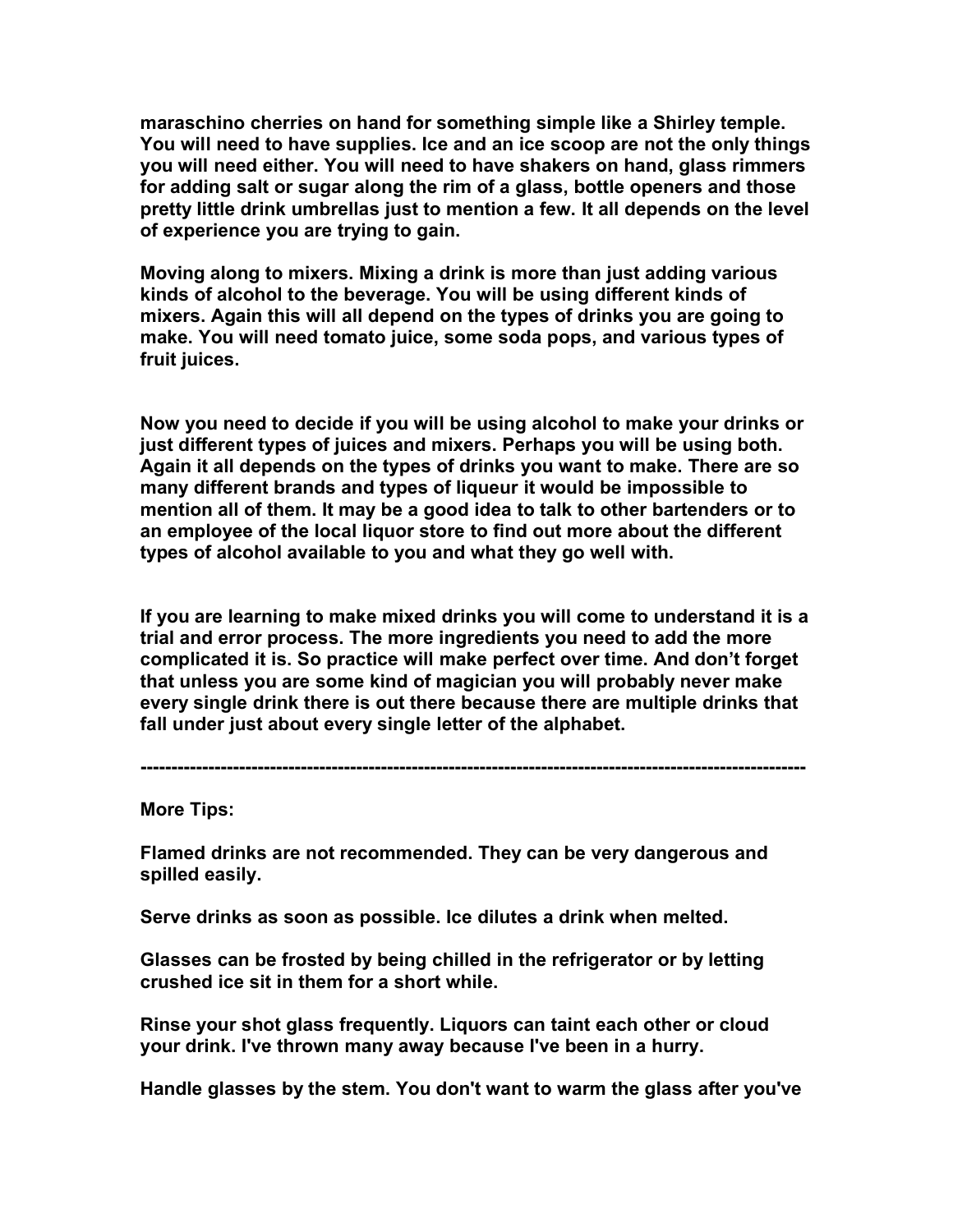**chilled it or leave fingerprints.**

**Garnishes should be cut fresh and leftovers stored separately in a covered container.**

**When cutting fruit, slice in half from tip to tip, then slit pulp down the middle, turn pulp side down and slice. This leaves a slit in the middle of the wedge to hang on the glass.**

**To cut twists, slice the ends of of a lemon. Cut slits lengthwise through the rind, but not quite down to the pulp. Then you can peel the twists off of the lemon.**

**When using a twist, rub the top of the glass with the rind side as it contains more oil, then actually twist it and place in the drink.**

**To easily salt rim or sugar frost a glass, pour a small amount in a bowl, rub the glass with lime or lemon and then dip into the bowl.**

**To layer a drink, pour the heaviest liqueur first, then using the back of your bar spoon, hold it so it touches the inside of the glass and pour the next heaviest liqueur and so on.**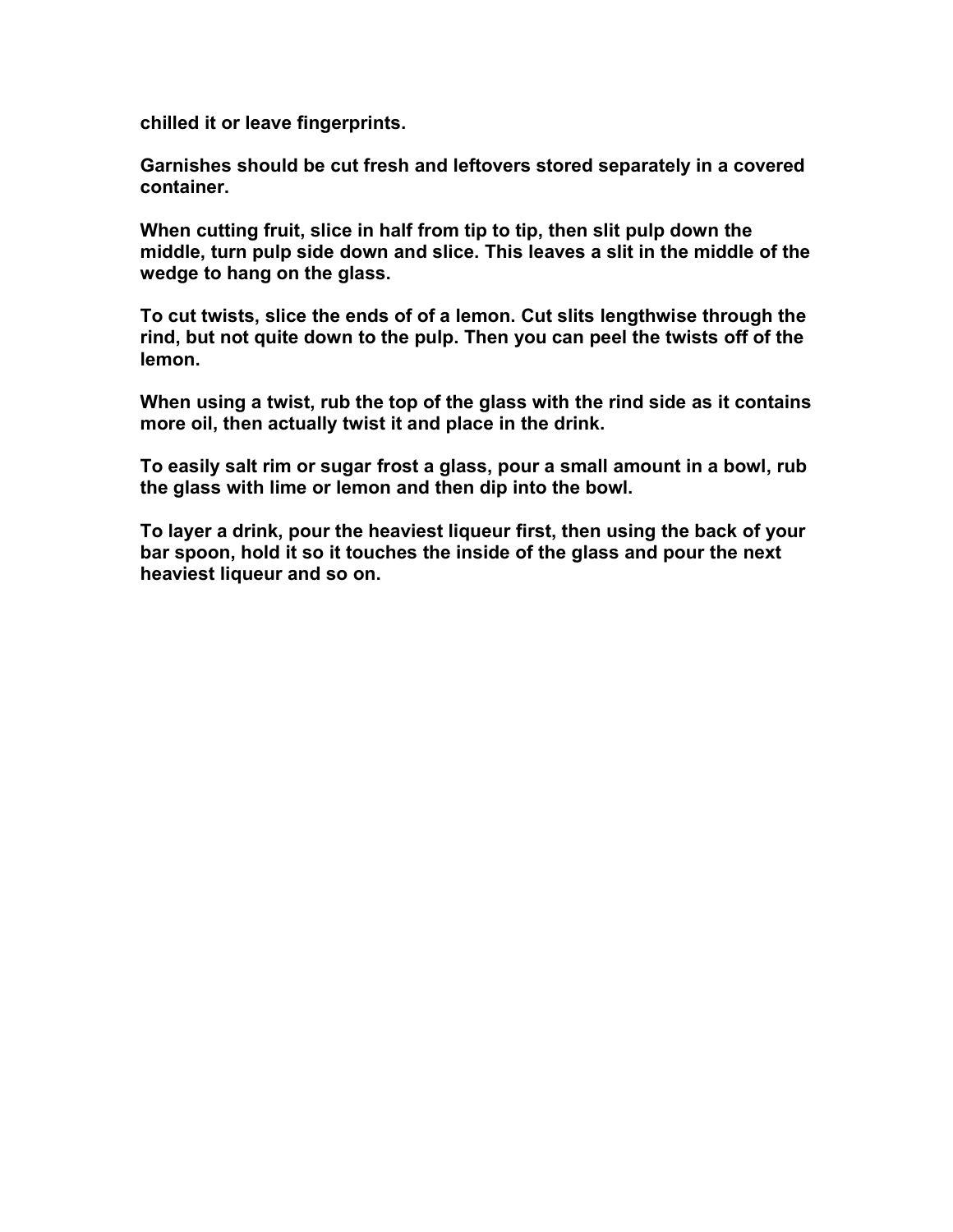**Density Chart for Liqueurs.**

**Not all brands will have the same density or weight. Different contents such as sugar and proof will effect the weight of each liqueur. You may have to use the trial and error method to get your products to float on top of each other. Always pour the heaviest first, and continue with the next heaviest, ending with the lightest. Below is a list from heaviest to lightest.**

> **Creme de Cassis Grenadine Anisette Creme de Banana Creme de Noyeaux Creme de Menthe Creme de Cacao Maraschino Liqueur Coffee Liqueur Cherry Liqueur Parfait Amour Blue Curacao Blackberry Liqueur Apricot Liqueur Orange Curacao Triple Sec Amaretto Cherry Brandy Peach Brandy Sambuca Apricot Brandy Blackberry Brandy Ginger Brandy Peppermint Schnapps Peach Schnapps B & B Grand Marnier Sloe Gin Kirsh Cream**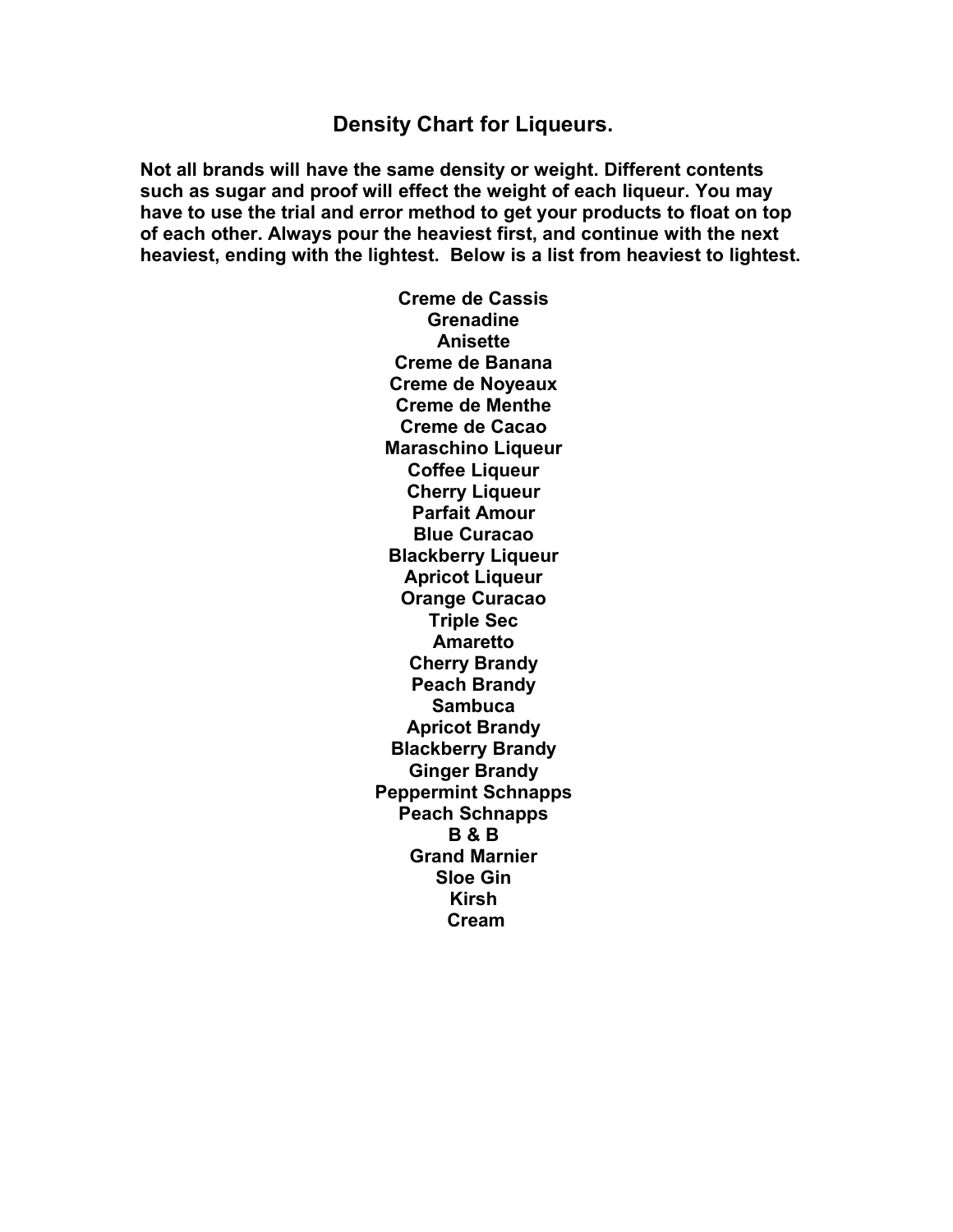## **Common Bar Terms**

**Absinthe: Anise flavored cordial containing wormwood, now outlawed. Age: How long a whiskey, rum or brandy has been stored.**

**Apéritif: A drink that stimulates the appetite.**

**Back: A non-alcoholic drink or a small glass of beer served on the side of a shot.**

**Bar Spoon: Long handled spoon with a twirled stem.**

**Base Liquor: The main ingredient in a drink.**

**Bitters: Made from bark, herbs, roots and berries, gives a bitter zest to drinks.**

**Blend: Use a blender to mix drink.**

**Call: A brand name liquor that is step above well.**

**Chaser: An alcoholic beverage served on the side of another alcoholic drink.**

**Cordial: Same as a liqueur, sweet drink made from berries, fruit or herbs. Dash: A smidgen or a couple drops, approximately 1/16 oz.**

**Dry: No vermouth or a teensy amount.**

**Flag: Term used when someone has had enough to drink, also a garnish. Flamed: Drink is topped with high proof alcohol & lit.**

**Float: To layer one ingredient on top of another, usually to top a drink Frozen: Drink is blended in blender with crushed ice or ice cream.**

**Jigger: Shot glass for pouring about an ounce and a half.**

**Layered: Using heaviest liquors first, each liquor is carefully poured on top of the other usually using a back of a spoon.**

**Liqueur: Same as a cordial, sweet drink made from berries, fruit or herbs. Long Drink: Term used for a mixed drink not served in a cocktail glass.**

**Mist: To pour a drink over crushed ice.**

**Mixer: The non-alcoholic beverage you mix spirits with.**

**Muddled: A drink served with mashed fruit like an Old Fashioned.**

**Muddler: A wooden mallet used to smash fruit.**

**Neat: Room temperature drink with no ice.**

**Nip: Measurement for a little more than a jigger.**

**On the Rocks: Served over ice.**

**Pony: One ounce.**

**Perfect: Sweet and dry vermouth added to drink & served with a twist.**

**Premium: A step above call, but not top shelf.**

**Proof: The alcohol content of spirits.**

**Shake: Add ice, then ingredients & shake in cocktail shaker**

**Short: A drink with just a little mixer in a short glass.**

**Simple Syrup: Heavy sugar water.**

**Splash: A small amount of mixer.**

**Straight Up: Drink is mixed with ice & then strained into glass**

**Strainer: Wire gadget with a spring around it that fits over the top of your mixing container so you can strain ice or pulp when pouring into a serving glass.**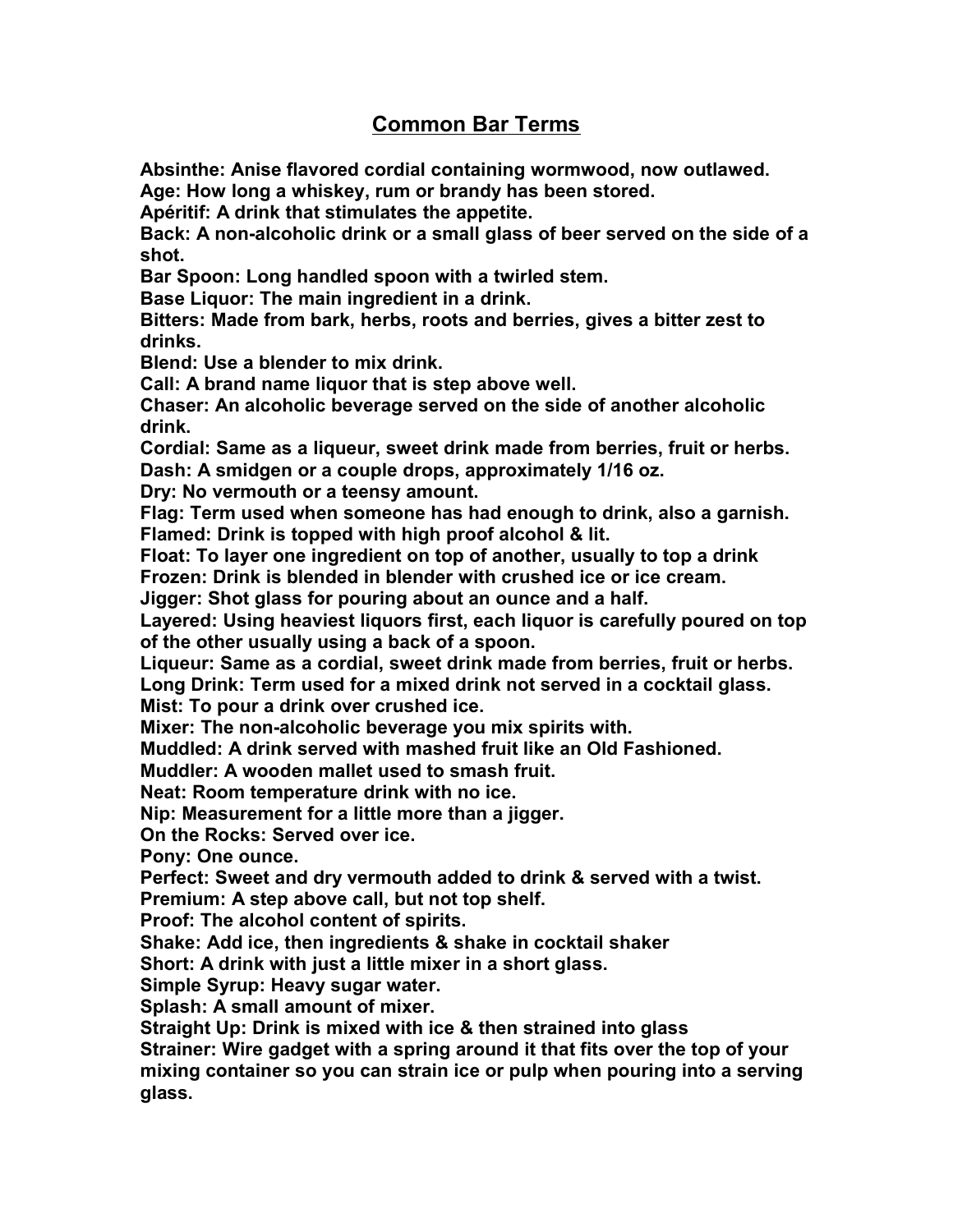**Stir: Ingredients are poured over ice & long spoon is used to stir.**

**Top: Ingredient is put on top of drink.**

**Top Shelf: The best spirits in the house.**

**Twist: Lemon peel used to flavor rim of glass, then dropped in drink.**

**Up: A drink served with no ice, either neat or chilled.**

**Well: Bar stock liquors.**

#### **Garnishes**

**Cocktail Onions: Skewer a couple for Gibsons.**

**Flag: 1/2 Slice of orange skewered with a maraschino cherry. Olives: Skewer a couple for martinis.**

**Swizzle Stick: Small straw or stick to stir drink when served.**

**Twist: Rind of lemon, run rind side down around glass & then twisted & placed in drink.**

**Twist of Lime or Lemon: 1/2 Slice of lemon or lime, also known as a wedge or wheel, but seldom ordered that way.**

**Wedge: 1/2 Slice of lemon or lime.**

#### **Mixing**

**When using a cocktail shaker there is one golden rule to remember. Always put the ice in the shaker first, and the liquor last. This is to ensure that all ingredients are properly chilled by the ice when they are poured over the ice, and by adding the liquor last you reduce the chance of dilution.**

#### **Stirring**

**A drink that is stirred instead of shaken will retain its clarity and be free of ice chips. Drinks based on clear liquors, like a Martini, should always be stirred and not shaken (don't listen to James Bond when he order his Martini "shaken, not stirred").**

**When stirring a cocktail you should stir it enough to mix the ingredients, but not stir it too much. If you stir too much the ice will begin to dilute the liquor. A general rule is that 10-15 stirs will be sufficient for proper mixing. A drink containing carbonated beverage(s) should be stirred gently and briefly to retain the sparkle.**

#### **Shaking**

**Instead of stirring, you can shake the drink. This will mix the ingredients more than stirring, but will also result in a less clear drink. Drinks that contain ingredients that are hard to mix, such as cream, fruit juices and eggs, should be shaken vigorously to ensure that the ingredients has been well mixed.**

#### **Blending**

**Use an electric blender to mix fresh fruit, liquor, juices and ice instead of**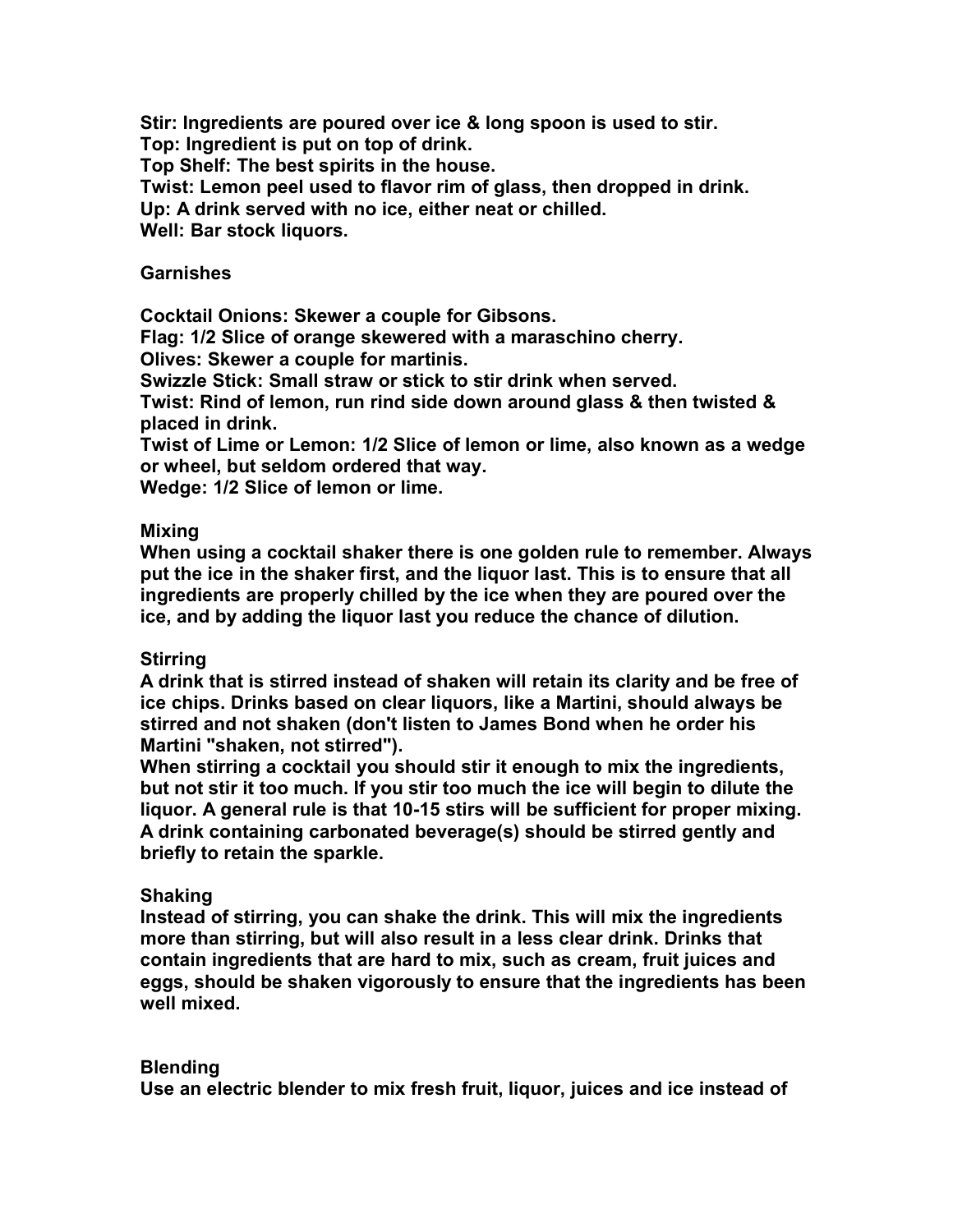**using a shaker. Not too popular everywhere, but perfect for making frozen cocktails or to blend ingredients that are otherwise impossible to mix.**

#### **Floating**

**The purpose of floating is to keep each ingredients in the drink in separate layers that do not mix with the others. This will create a drink with separate layers, and this is why floating often is referred to as layering. The easiest way to float one liquor on top of another is to use a demitasse**

**spoon, holding it over or in the glass and slowly trickle the ingredient over the back of the spoon.**

#### **Muddling**

**Muddling is a simple mashing technique for grinding herbs, such as mint, smooth in the bottom of a glass. You can use a wooden muddler that you buy in a bar supply store or buy a bar spoon with a muddler on the end. It crushes the herbs, much as the back of a soup spoon might, without scaring the glass.**

#### **Frosting**

**To frost a glass, first dip it in water and then put it in the freezer for half an hour or so. Also note that metal and silver mugs and cups will frost better than glasses.**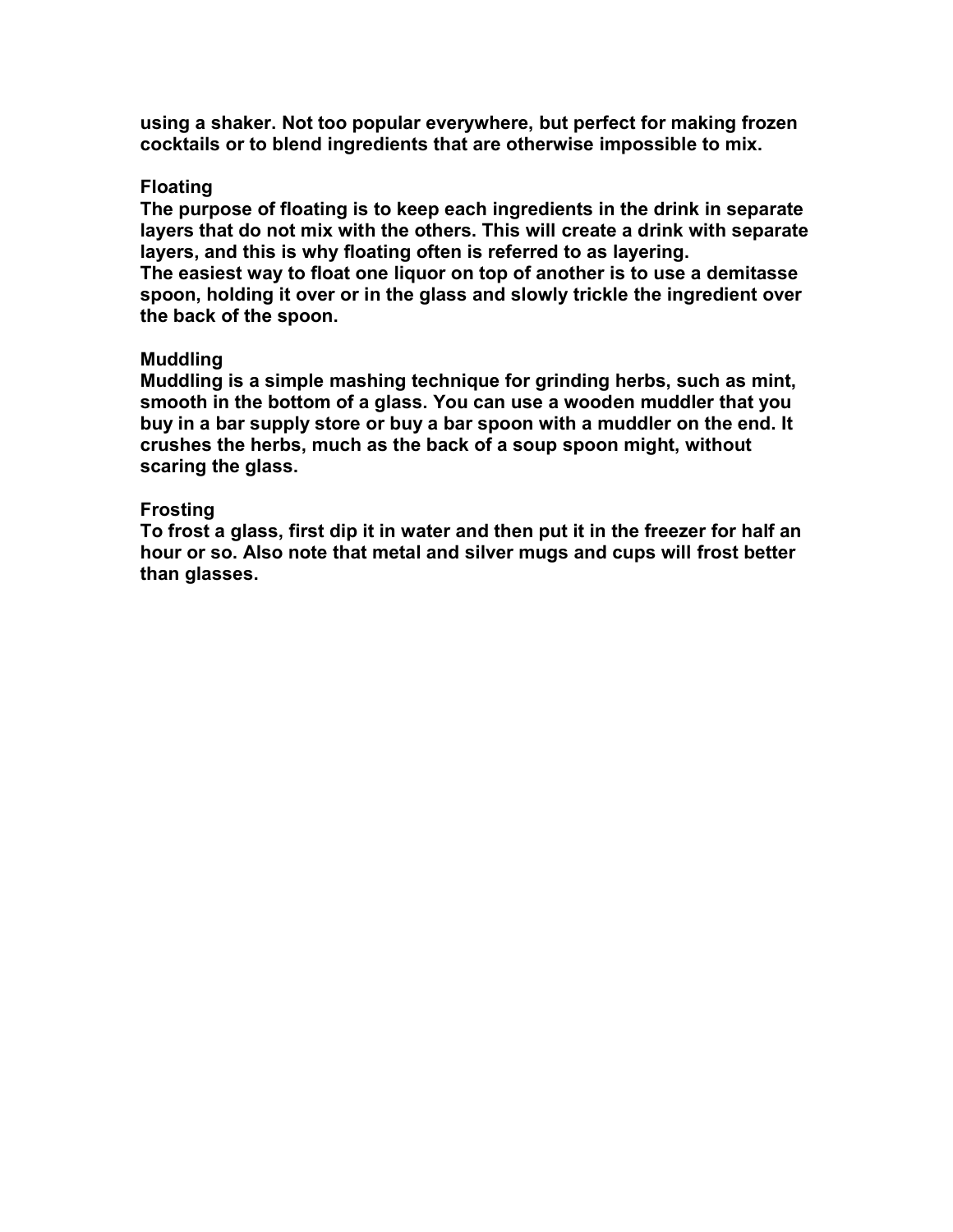### **How to Chill Cocktail Glasses.**

**Here's an easy way to chill your cocktail glasses.**

**Place glasses in freezer or refrigerator. Crush enough ice for your needs. Take pre-chilled glass and fill with crushed ice, or ice water. Prepare your cocktail. Holding on to stem, shake glass in a downward stroke to remove the ice. Strain cocktail into glass. Garnish and enjoy.**

**Tips:**

**Fill a large bowl with crushed ice and place several glasses in upside down when making a lot of drinks.**

**Always handle glasses by the stems.**

**If glass is broken in ice, discard and use fresh ice.**

**Use fresh glasses for each drink.**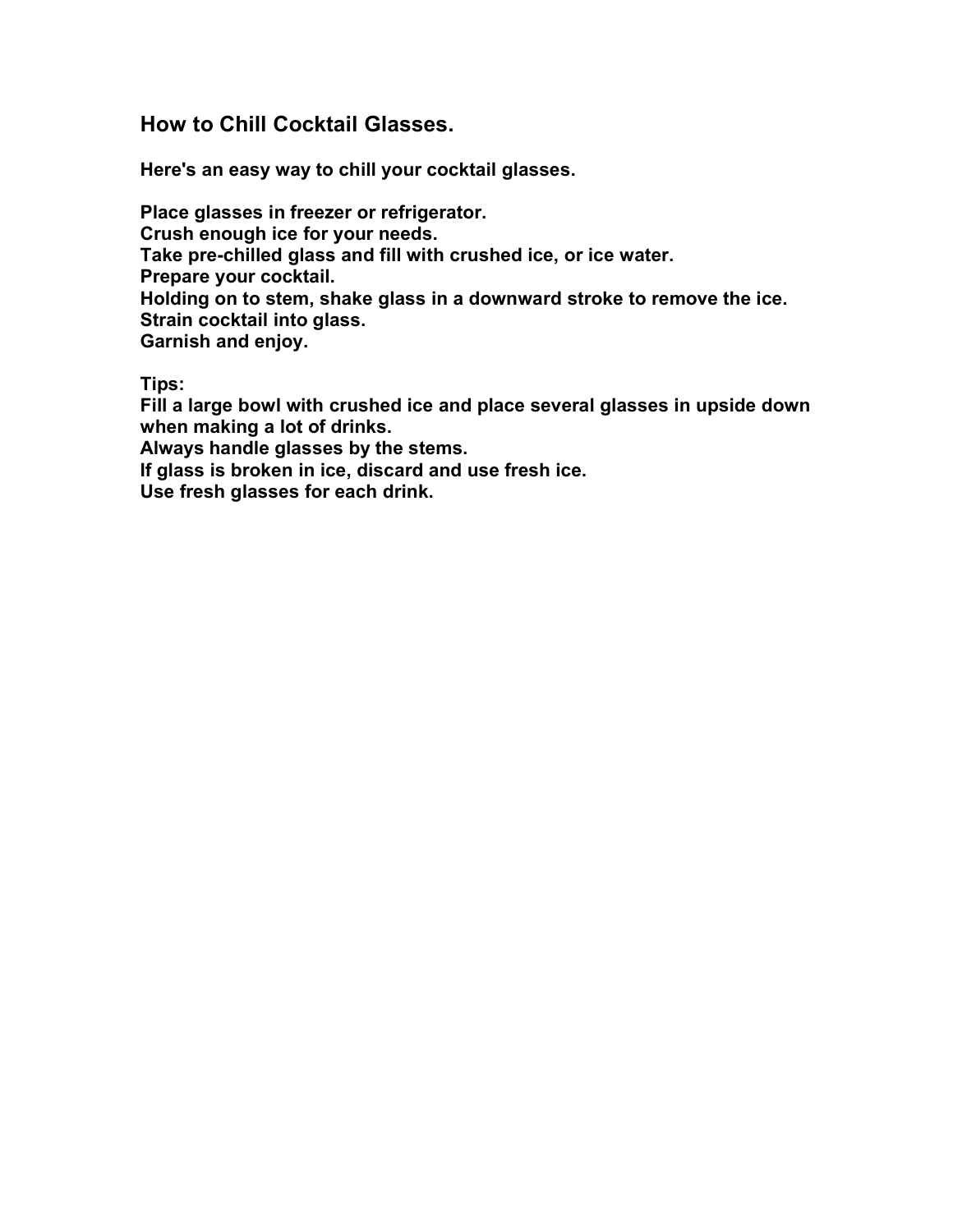**How to Cut Lemon Twists.**

**Here's a simple way to garnish with, and cut lemon twists without getting the pulp with the ability to keep your lemon twists, and leftovers fresh.**

**Wash your lemon.**

**Grab a cutting board and paring knife.**

**Cut ends off just to the pulp.** 

**Hold the lemon securely across the middle.**

**Slice lengthwise just down to the pulp, but not into it.** 

**Continue slicing around the lemon in quarter inch slices.**

**Starting at tip of lemon, gently pull up a slice of peal, making sure the fruit is not attached.**

**Using the rind edge of the lemon, run it around the outside of your glass. Holding each end with your fingers twist it over your glass.**

**Drop the twist into your drink.**

**Tips:**

**If the first twist gets stuck on the lemon, start it going by using a spoon (rounded parts together).** 

**Save leftovers in a baggy in the fridge, or use lemon for juice**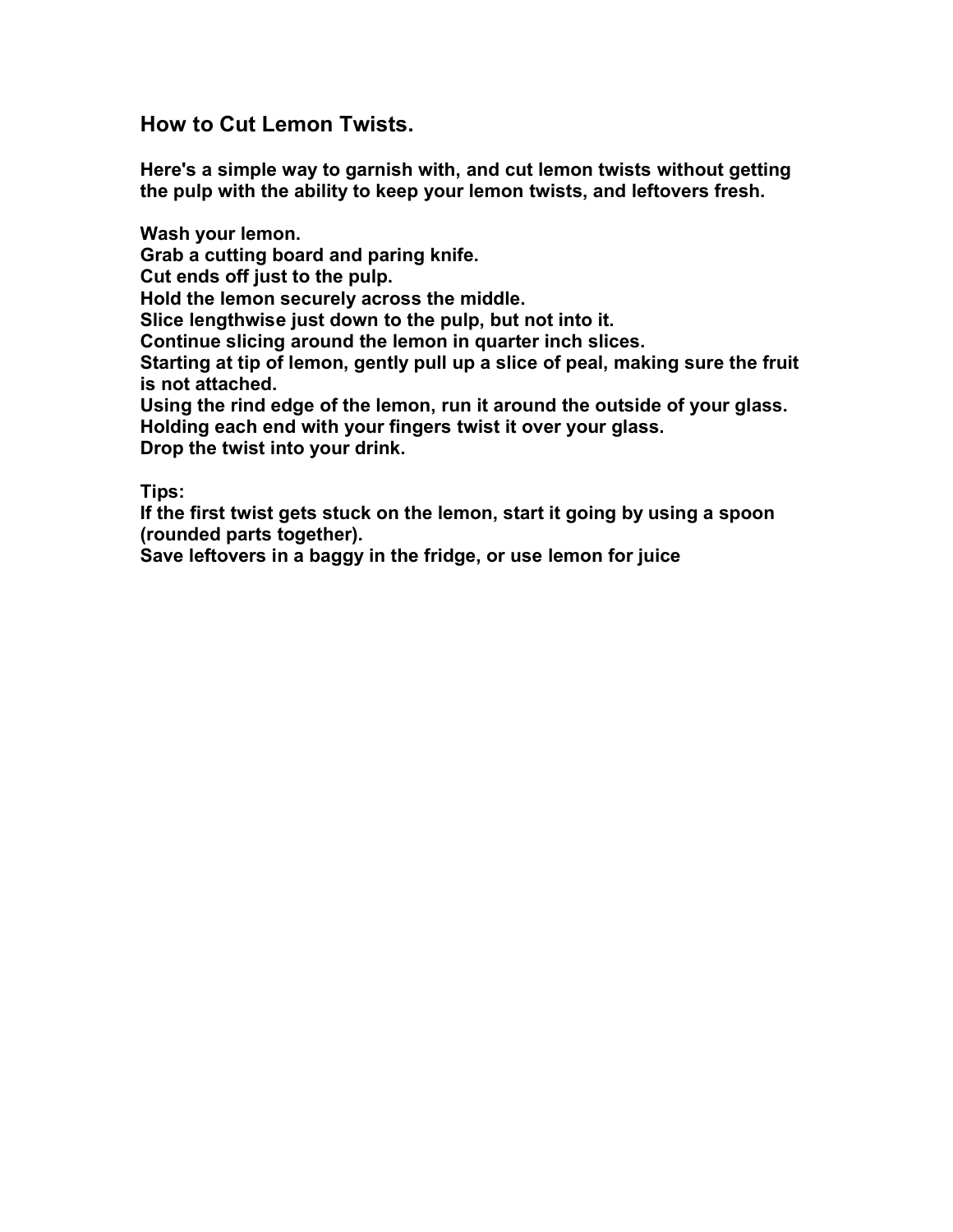**How to Flame a Drink.**

**Here's an easy way to flame and serve a drink.**

**Warm your glass before you begin. Prepare your cocktail. Pour a bit of your highest proof alcohol into a spoon. Ignite using a long kitchen match. Carefully pour flaming liquid into cocktail. Serve immediately. Extinguish before drinking.**

**Tips:**

**Use extreme caution. For a fabulous sparkle effect, carefully twist and orange rind over the flame.**

**Never drink while flame is still lit**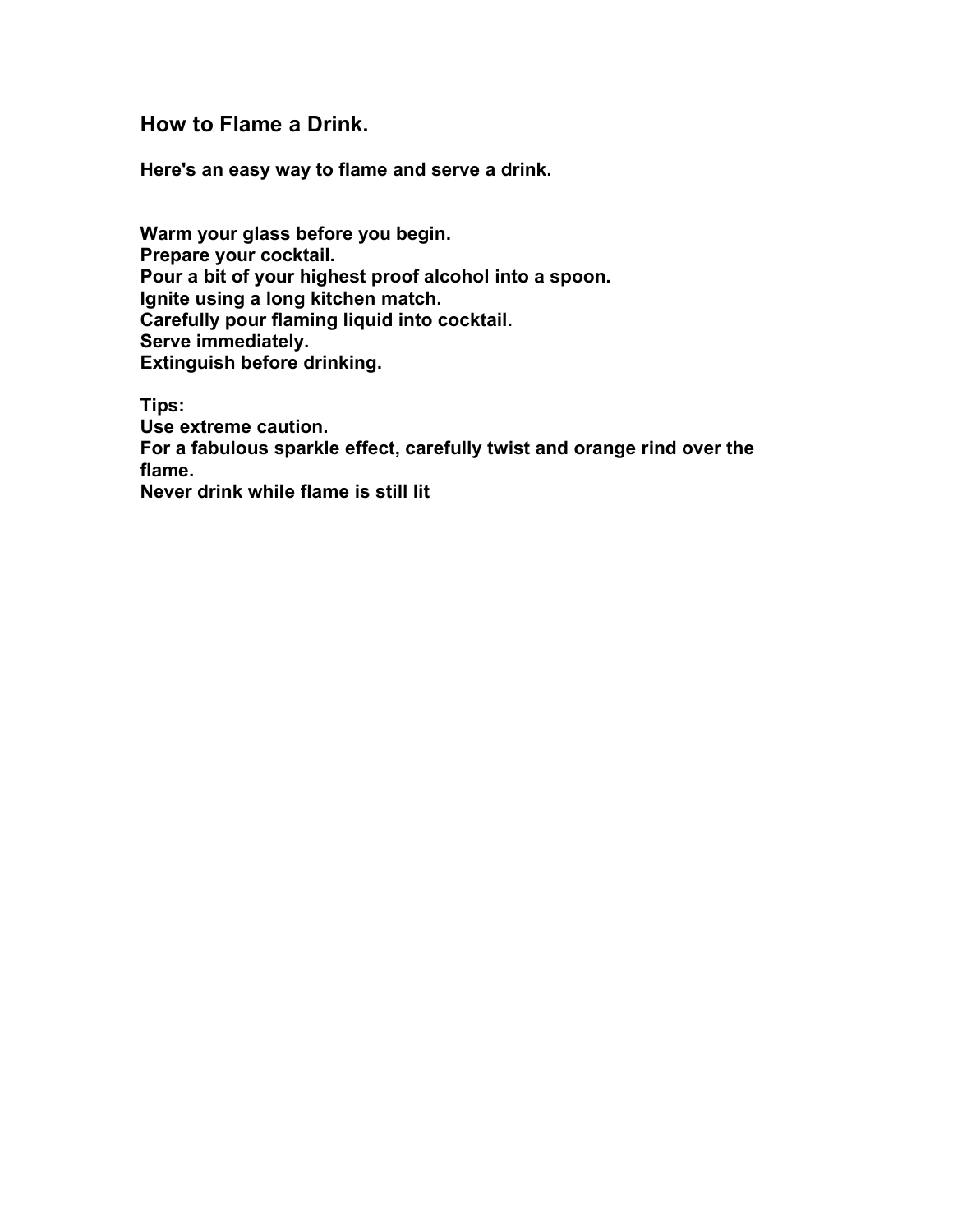### **How to Layer a Cocktail.**

**Here's an easy way to layer a cocktail such as a Pousse Cafe.**

**Here's How:**

**Select a shot, cordial, or Pousse Cafe glass.**

**Refer to the density chart for approximate weight of liqueurs.**

**Pour your heaviest liquid first.** 

**Place a bar or teaspoon upside down into the glass against the edge.**

**Slowly pour the next heaviest liqueur over the back of the spoon.**

**Continue with each liqueur, ending with the lightest.**

**If a liqueur does not float, discard or drink this attempt.** 

**Admire your finished work of art.** 

**Tips:**

**If glass is too narrow to place a spoon in, a maraschino cherry will work. The trick is to pour very slowly.**

**If using a bar spoon, pour down the twisted part of the handle.**

**Not all brands have the same density, so you may have to use the trial and error method.** 

**These may be prepared a bit in advance, so are perfect for after dinner drinks.**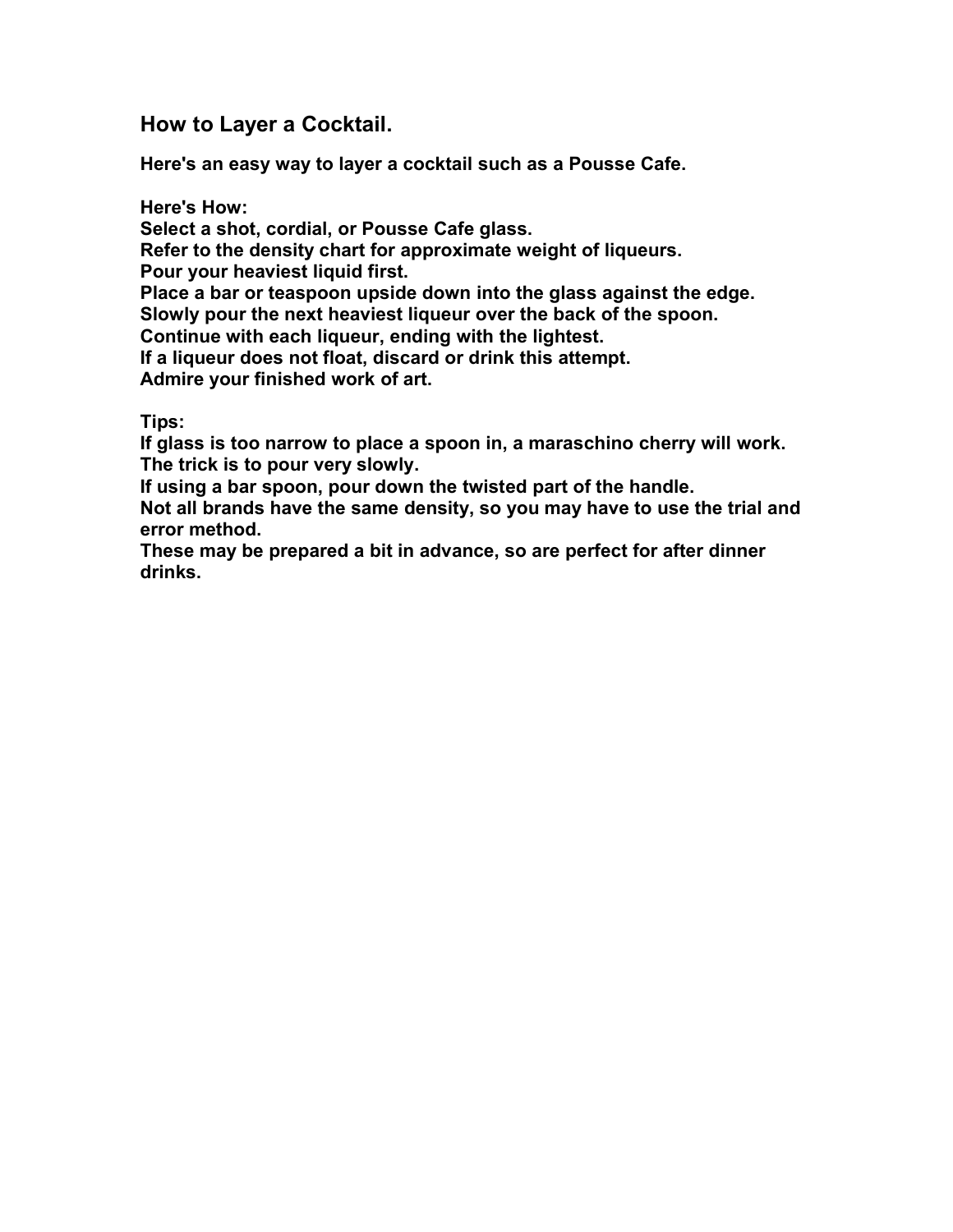## **A Recipe for Simple Syrup.**

**Here's an easy recipe for simple syrup used in many cocktails.**

**Put one cup of water in a small saucepan.**

**Add two cups of sugar.**

**Heat to a boil while stirring.**

**Reduce heat and continue to stir until the sugar dissolves.**

**Cool to room temperature.**

**Find a clean container that will hold at least a cup and a half.**

**Using a funnel, pour liquid into container.**

**Seal and store in refrigerator indefinitely.** 

**Use whenever a recipe calls for simple sugar or simple syrup.** 

**Tips:**

**Combine with Bitters and swirl around empty glass first when preparing an Old Fashioned.**

**To make larger quantities use the ratio of 2:1 for sugar and water.**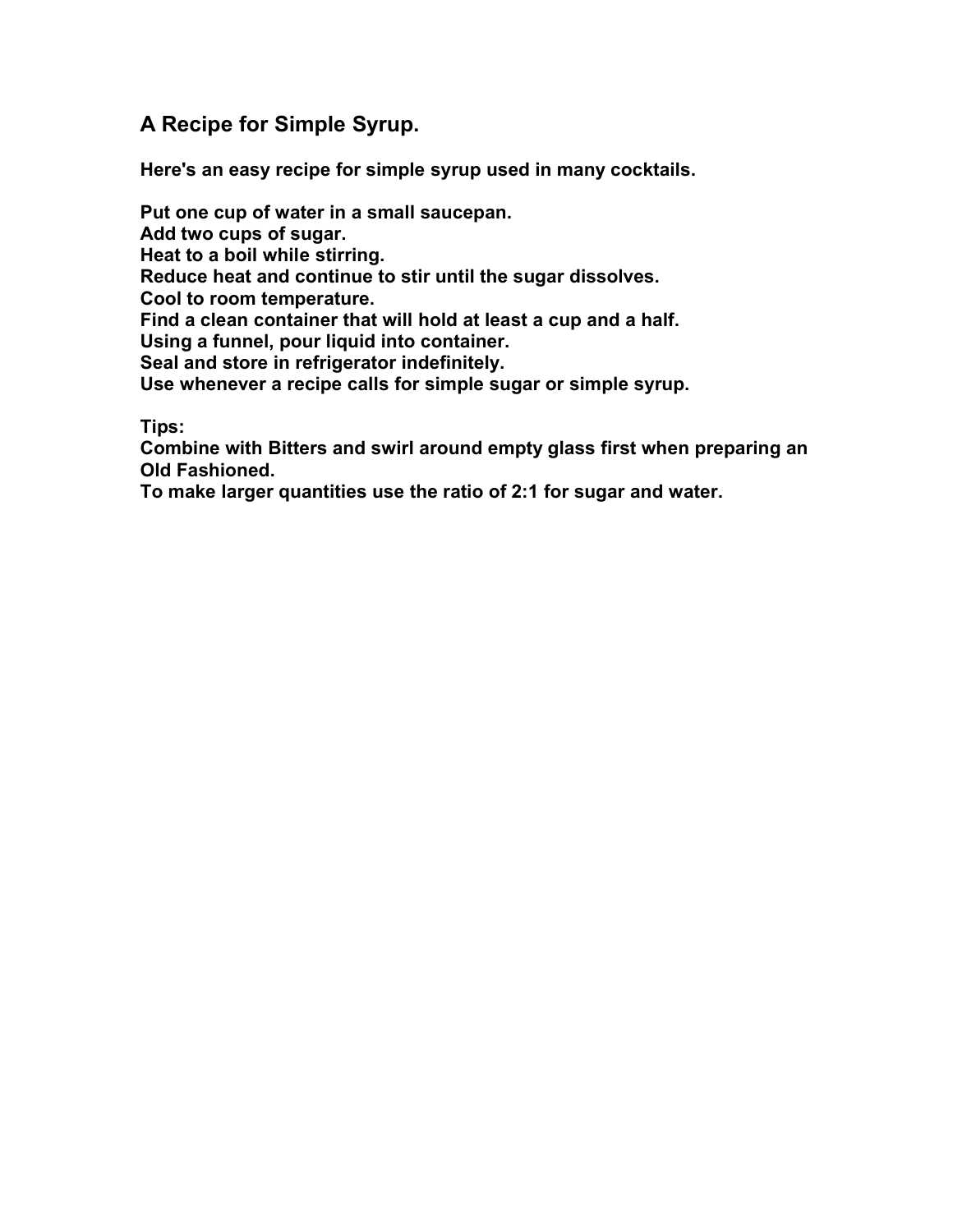### **How to Make Sour Mix.**

**Here's an easy recipe for sour mix used in many cocktails.**

**Whisk one egg white in a medium sized bowl until frothy. Stir in one cup of sugar. Add two cups of water. Squeeze enough fresh lemons for two cups of juice. Add lemon juice. Stir all ingredients well. Using a funnel, pour liquid into container large enough to hold one quart. Seal and store in refrigerator. Use for recipes calling for sour mix.**

**Tips:**

**Discard if not used within four or five days.**

**Use the freshest ingredients and bottled water for best taste.** 

**Shake container if mixture has set for awhile.**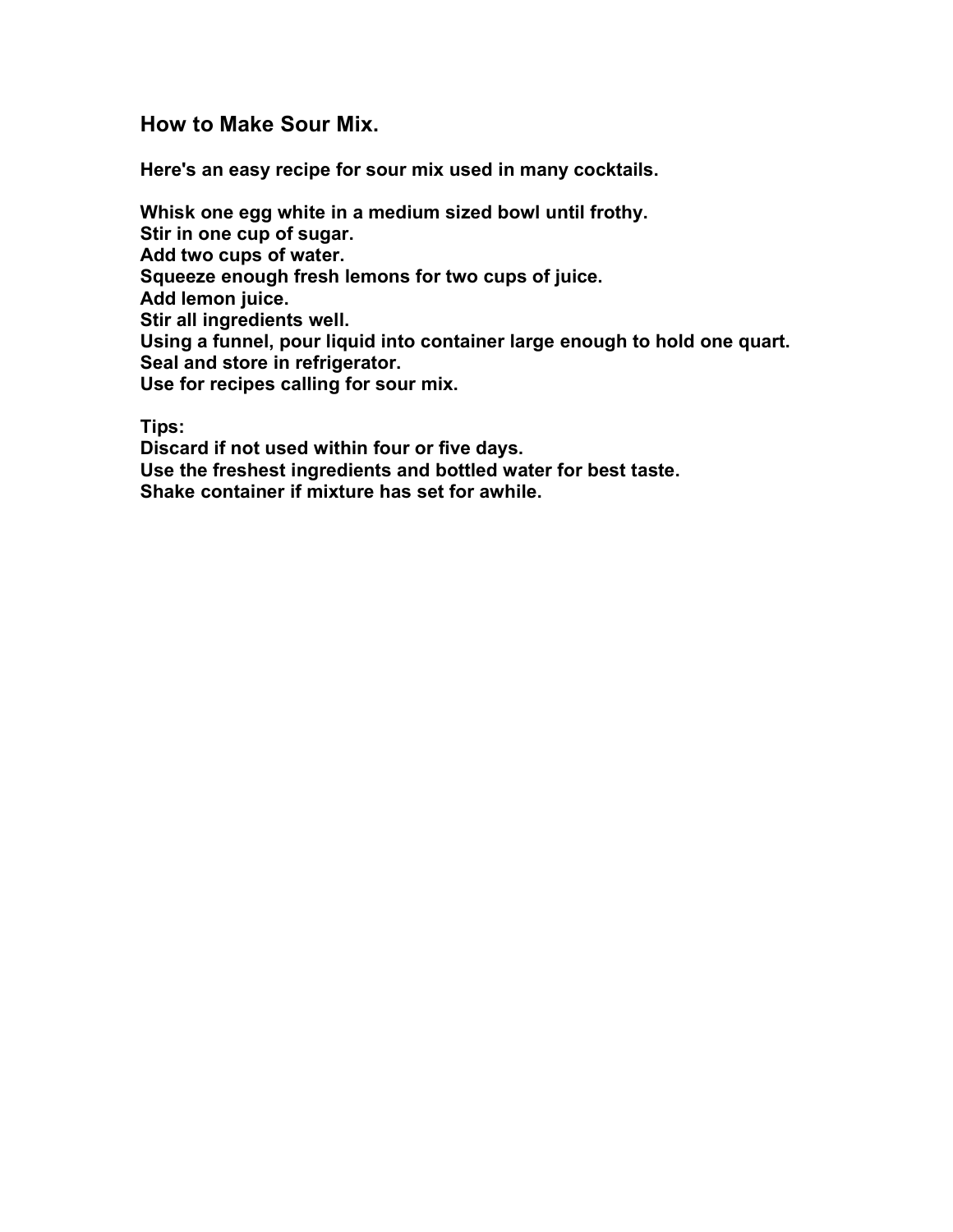**How to Muddle a Drink.**

**Here's an easy way to muddle ingredients for cocktails**

**Place ingredients into an old fashioned glass, small bowl or mixing glass. If using the glass, wrap a towel around it, in case it breaks. Using a wooden muddler or back of a spoon, crush ingredients against the sides and bottom. Mix so all ingredients are well married. Prepare your cocktail.**

**Tips:**

**A mortar and pestle may be used when making a lot of drinks. Always use the freshest ingredients. Wood will not scratch your glass.**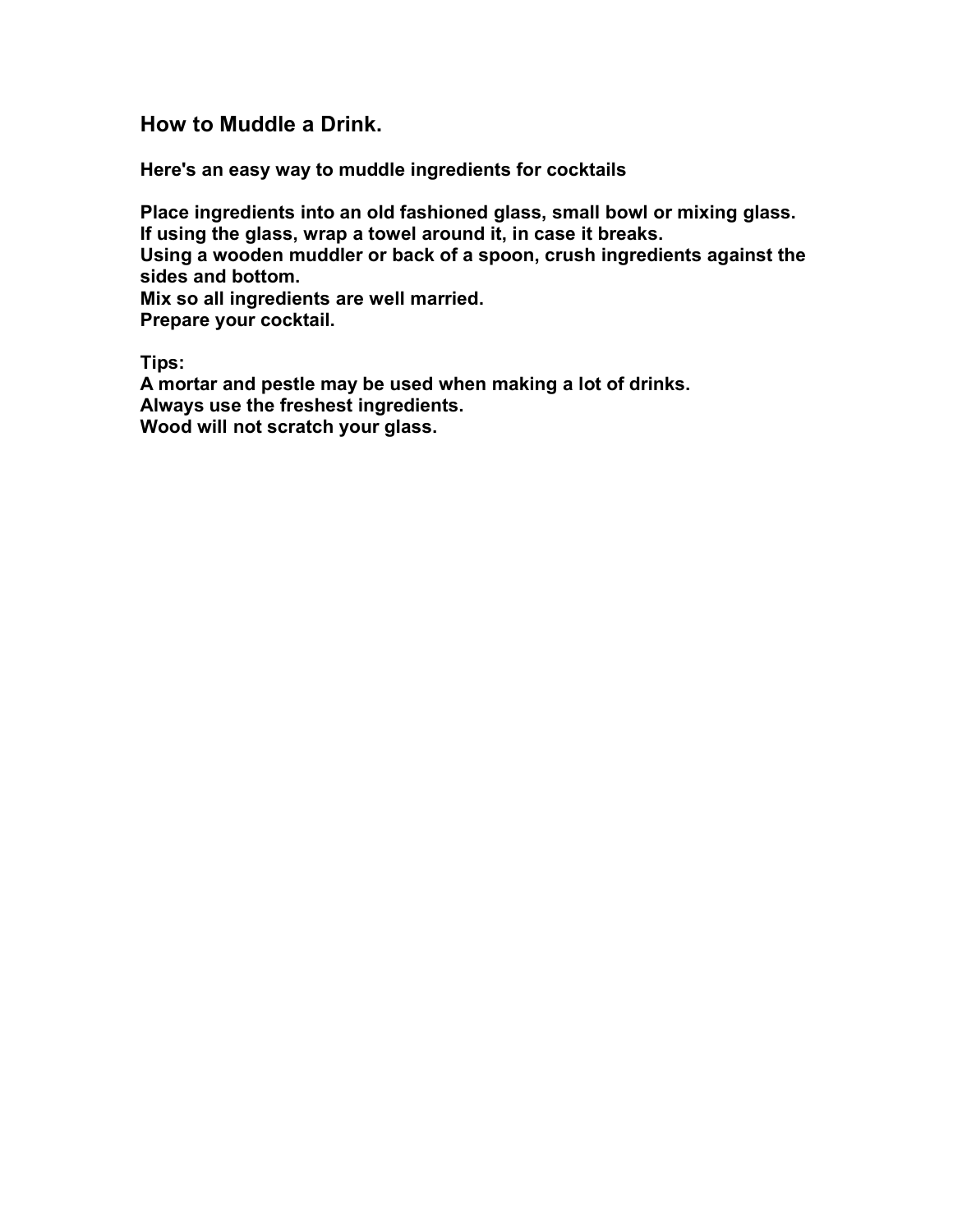# **Chapter 2- Your Responsibilities As A Host**

### **How To Recognize Signs Of Inebriation**

**Look for signs of altered moods, overly happy or sad. May look for next drink before they are ready or drinks way to fast. Person will become much louder. Person may use bad language freely or brag a lot. Two cigarettes may be lit at the same time. May miss mouth or spill drink. Speech is slurred or much slower. Hands and actions become much more animated. Inability to walk straight or bumps into things. Starts to become sleepy looking or bobs head.**

**Tips:**

**Slow person down by diluting drinks, if you can't stop them. Start talking about food and get person to eat - especially bread. See " Dealing With Someone Who Is Drunk"**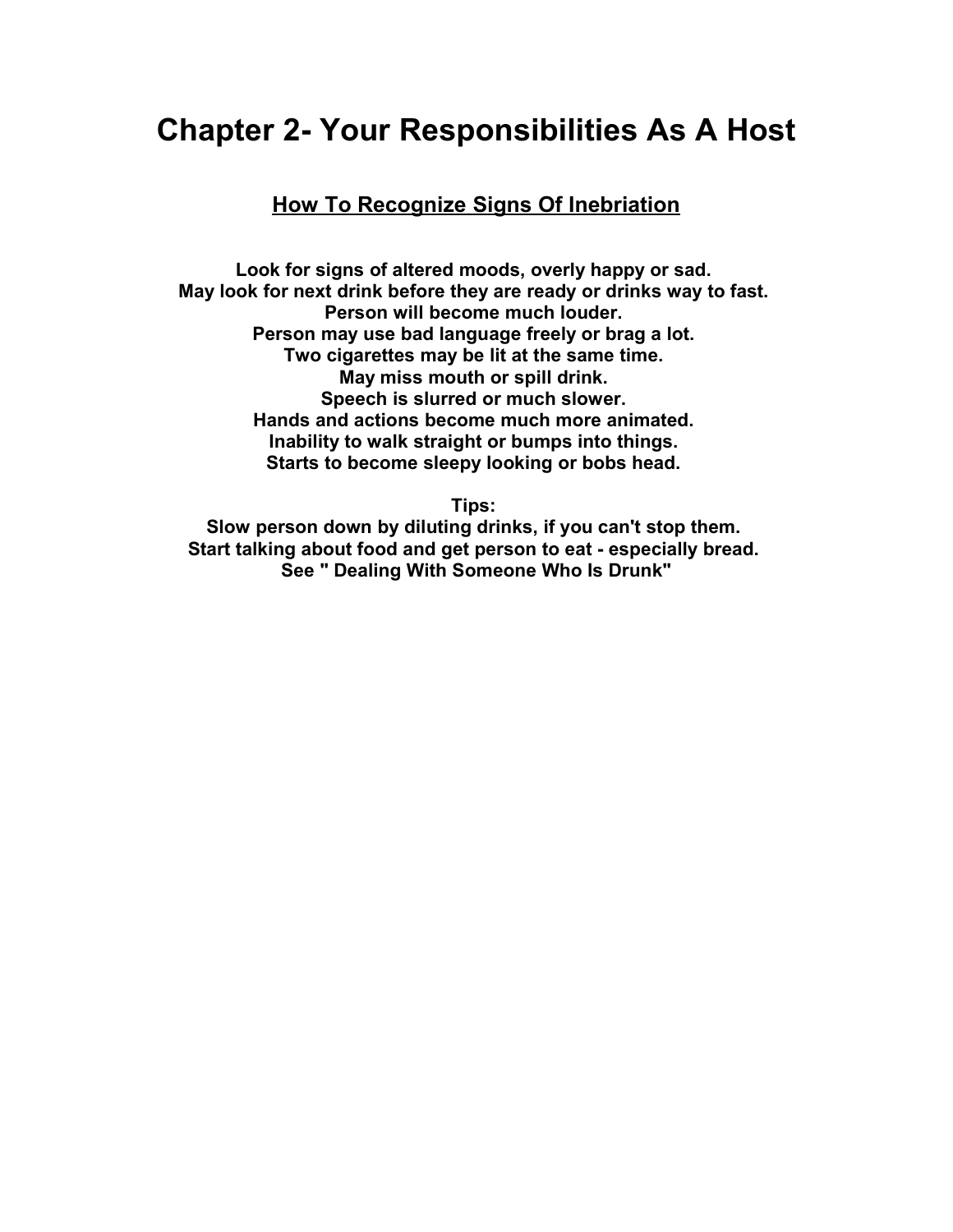## **Dealing with Someone Who Is Drunk.**

**1. Establish contact in a friendly manner and gain trust. 2. Never be condescending. Don't make fun of the person. 3. Don't try to reason. It is a waste of time and effort. Keep conversation on a friendly level. 4. Try to get car keys by any means, using force as last resort. 5. Blame the reason why person has to stay on the couch, or take a taxi on someone besides you, preferably someone not present. 6. Stay with person. 7. Try to get them to drink lots of water. 8. If you have been drinking, get someone sober to help. 9. Look for possible signs of alcohol poisoning (unresponsive, can't wake up, or stops breathing). 10.Encourage vomiting in a good place. 11.Lie if you have to, to make them happy. 12.Call 911 if it is out of control or person does not respond.**

## **Tips:**

**1. The law is on your side. Call for help if you can't get the problem resolved, is better than risking a life.**

**2. Coffee will not help. This gives you a "wide awake drunk" and leads to further dehydration.** 

**3. If the person is unresponsive, position them on their side. Call 911**